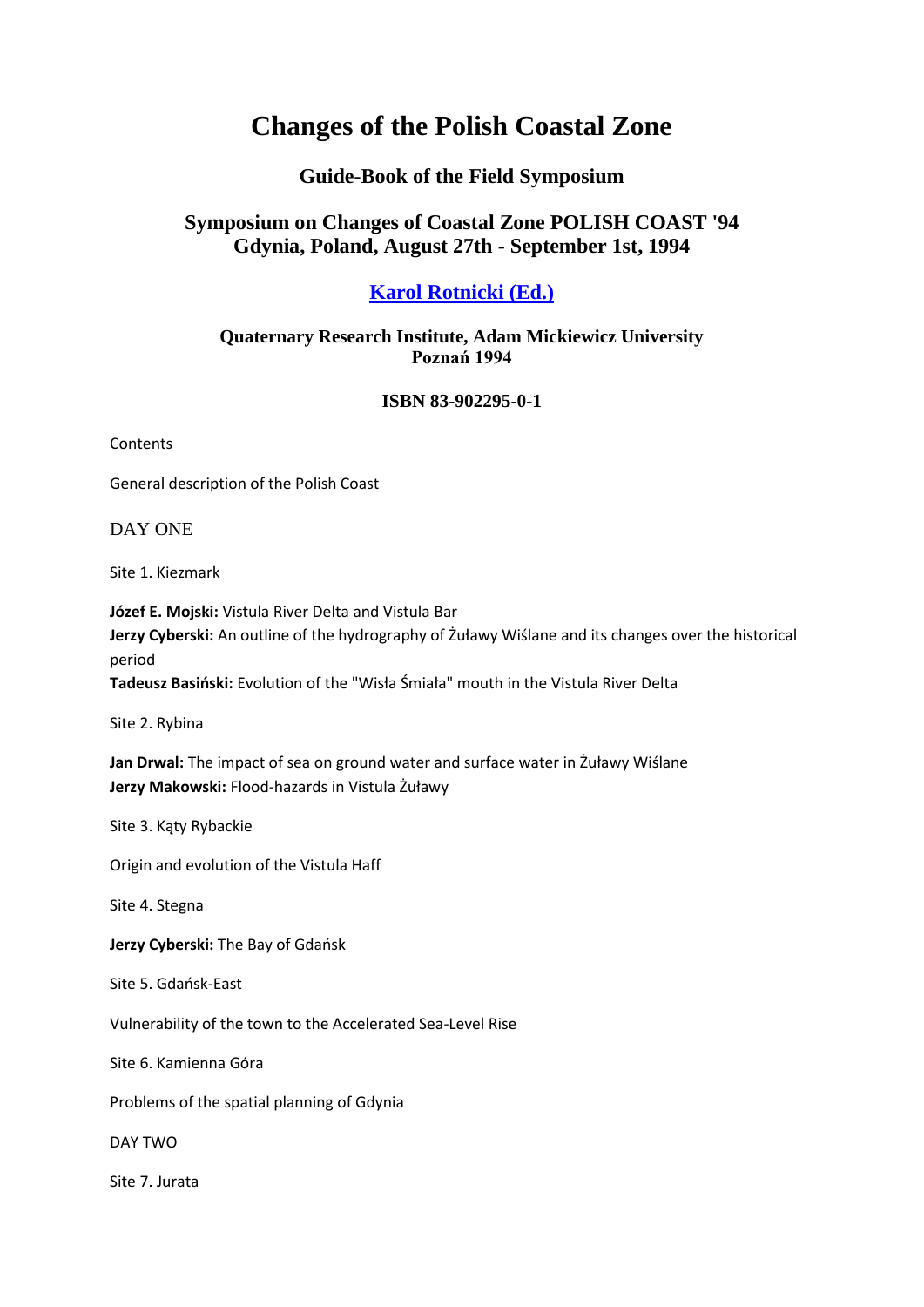**Anna Tomczak:** Hel Peninsula - relief, geology, evolution **Kazimierz Furmańczyk:** Changes in the coastal zone of the Hel Spit over the last 40 years on the basis

of aerial photographs

Site 8. Kuźnica

**Tadeusz Basiński:** Protection of Hel Peninsula **Andrzej Cieślak:** Concept of Hel Peninsula coast protection

Site 9. Chałupy

**Regina Kramarska, Szymon Uścinowicz & Joanna Zachowicz:** Genesis and development of the Puck Lagoon

Site 10. Jastrzębia Góra

**WiesŁaw Subotowicz:** Lithodynamics and protection of the cliff coast at Jastrzębia Góra

Site 11. Ostrowo

**Anna Tomczak:** Peat series in the Polish coastal zone

DAY THREE

Site 12. Rąbka

**Karol Rotnicki:** Geomorphology and main problems of the Upper Quaternary of the Gardno-Łeba Plain

**Ryszard K. Borówka:** Geological substratum of the Upper Quaternary series in the Gardno-Łeba Plain **Karol Rotnicki & Ryszard K. Borówka:** Stratigraphy, palaeogeography and dating of the North Polish Stage in the Gardno-Łeba Coastal Plain

**Karol Rotnicki & Ryszard K. Borówka:** Holocene deposits in the maximum limit zone of the Litorina Sea transgression in the geological cross-section at Kluki

**Adam Wojciechowski:** Holocene brackish-water and marine malacofauna in the site "Kluki", Gardno-Łeba Coastal Plain

**Małgorzata Witak & Andrzej Witkowski:** Palaeoecological development of the Kluki area during the Holocene in the light of the diatom analysis

**Adam Wojciechowski:** Deposits, brackish-water and marine malacofauna of the Holocene age in Lake Łebsko, Gardno-Łeba Coastal Plain

**Ryszrd K. Borówka:** Łeba dunes - their history and dynamics of present-day aeolian processes **Kazimierz Tobolski:** Transformations of the forest and soil covers on the Łeba Barrier and the Gardno-Łeba Plain

**Mieczysław Borówka II & Karol Rotnicki:** Intensity, directions and balance of aeolian transport on the beach and the problem of sand nourishment of the active dune field of the Łeba Barrier **Tadeusz Basiński:** Dune erosion during a storm surge

**Ryszard K. Borówka & Karol Rotnicki:** Changes in the shoreline of the Łeba Barrier in modern times

Site 13. Ustka